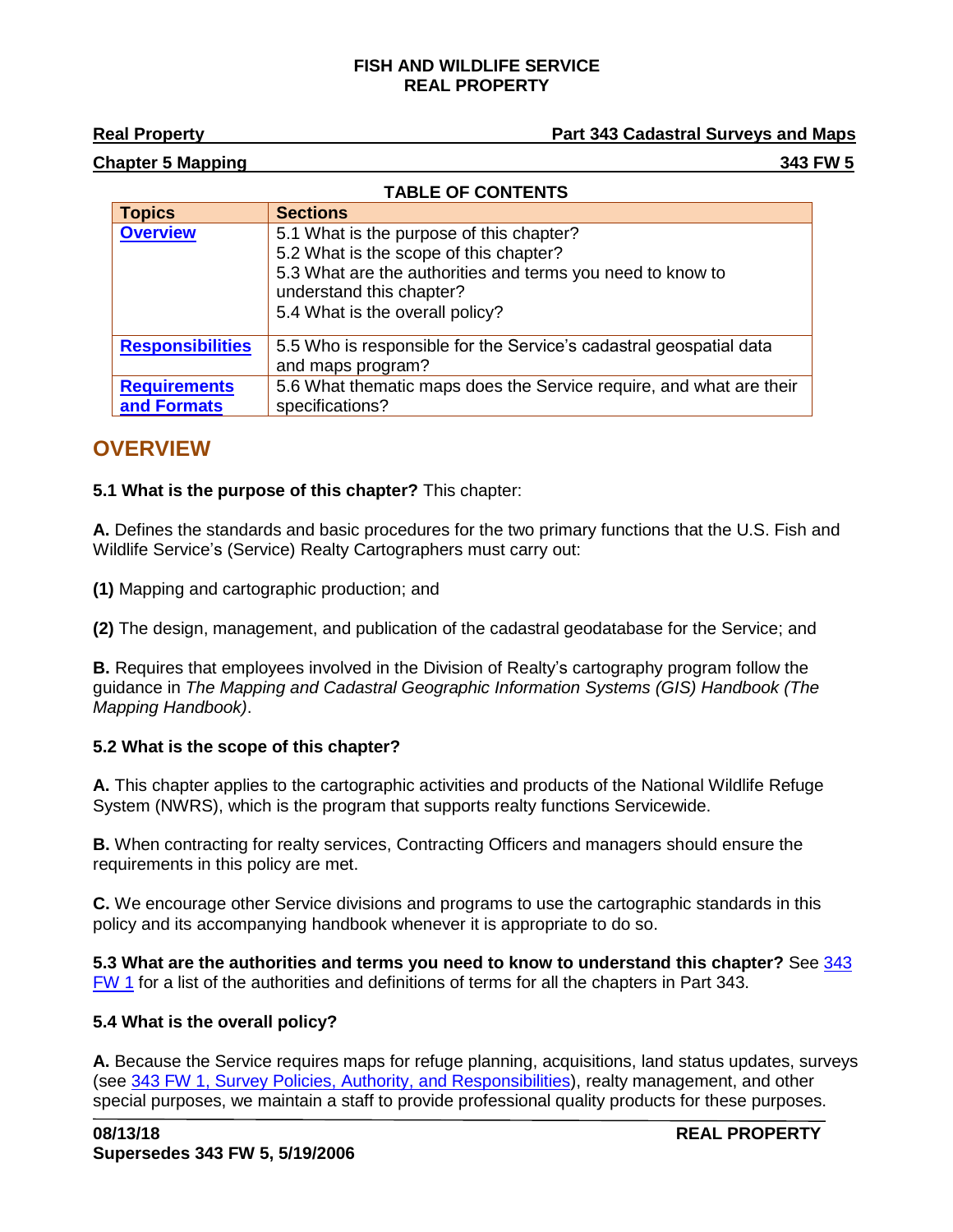#### **SH AND WILDLIFE SERVICE REAL PROPERTY**

| <b>Real Property</b>     | <b>Part 343 Cadastral Surveys and Maps</b> |
|--------------------------|--------------------------------------------|
| <b>Chapter 5 Mapping</b> | 343 FW 5                                   |

**B.** All new maps we produce or revise must adhere to the formats and standards in *The Mapping Handbook*.

**C.** Division of Realty staff must create, maintain, and publish GIS data layers representing Service lands and other associated boundaries using current geospatial technologies following the guidance provided in the handbook.

# <span id="page-1-0"></span>**RESPONSIBILITIES**

**5.5 Who is responsible for the Service's cadastral geospatial data and maps program?**  Although [343 FW 1](https://www.fws.gov/policy/343fw1.html) includes a listing of general responsibilities for the cadastral survey program, the responsibilities in Table 5-1 below are specific to the mapping and cadastral GIS program.

| These employees                                                                | Are responsible for                                                                                                                                     |
|--------------------------------------------------------------------------------|---------------------------------------------------------------------------------------------------------------------------------------------------------|
| A. The Chief<br><b>Cartographer</b> (in the<br><b>NWRS Division of Realty)</b> | (1) Serving as the principal data steward for publication of the<br>national cadastral geodatabase,                                                     |
|                                                                                | (2) Ensuring the overall quality and timeliness of national map<br>products,                                                                            |
|                                                                                | (3) Chairing the Service's Cadastral Data Working Group (CDWG),<br>and                                                                                  |
|                                                                                | (4) Serving as a deputy member representing the Department of<br>the Interior on the U.S. Board of Geographic Names.                                    |
| <b>B. Regional Realty</b><br><b>Cartographers</b>                              | (1) Managing the inventory of real estate parcel boundaries that the<br>Service acquires and administers;                                               |
|                                                                                | (2) Managing the inventory of legislative, specially designated, and<br>approved boundaries under the Service's jurisdiction;                           |
|                                                                                | (3) Managing the location of permits and rights-of-way boundaries<br>that the Service grants;                                                           |
|                                                                                | (4) Incorporating cadastral survey and boundary data into the<br>cadastral geodatabase;                                                                 |
|                                                                                | (5) Maintaining an up-to-date set of land status maps depicting land<br>tenure and encumbrances at every unit defined in the Annual<br>Report of Lands; |
|                                                                                | (6) Ensuring the quality and timeliness of Regional map products;<br>and                                                                                |

#### **Table 5-1: Responsibilities Specific to Mapping and Cadastral GIS**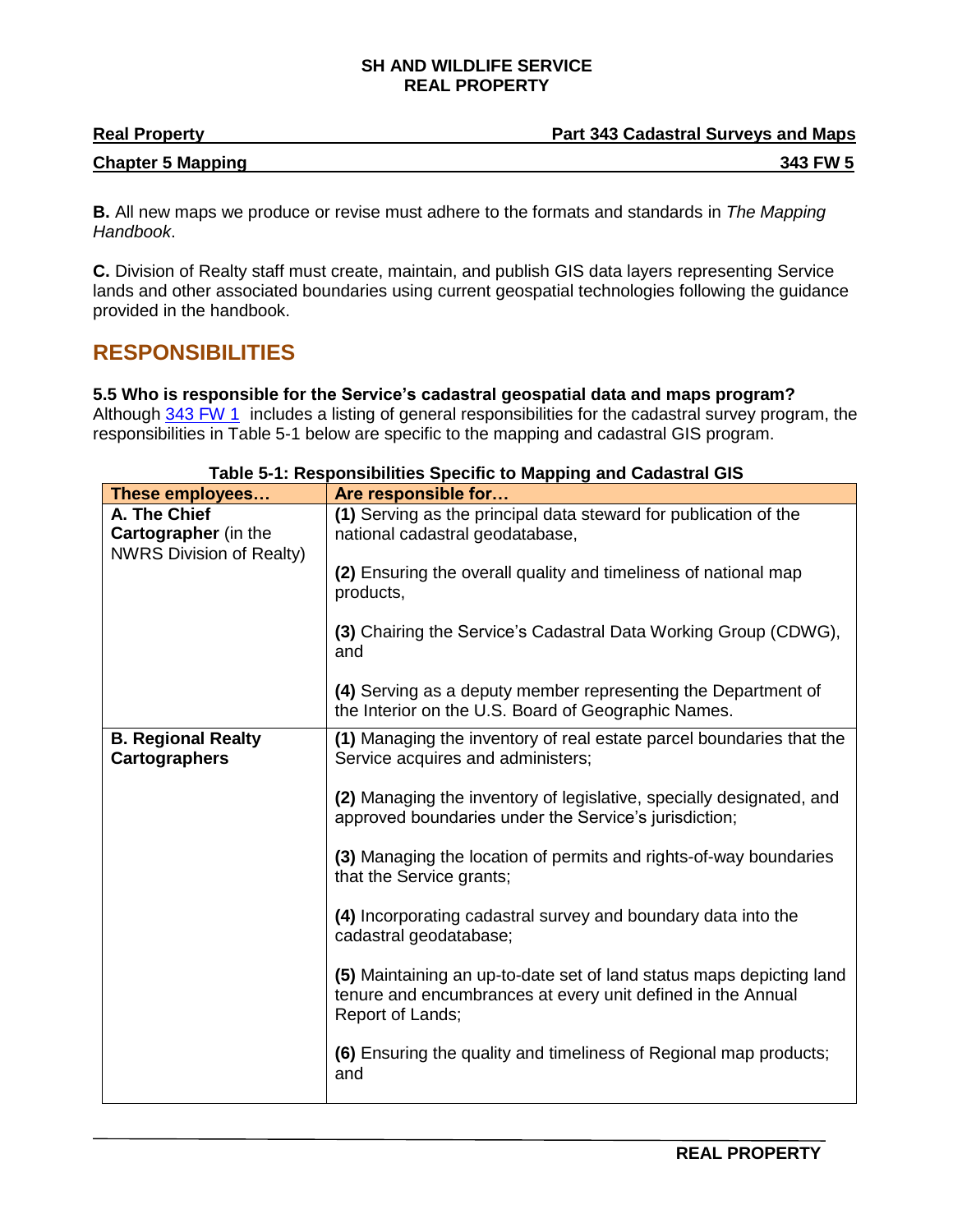#### **FISH AND WILDLIFE SERVICE REAL PROPERTY**

| <b>Real Property</b>     | <b>Part 343 Cadastral Surveys and Maps</b> |
|--------------------------|--------------------------------------------|
| <b>Chapter 5 Mapping</b> | 343 FW 5                                   |
| These employees          | Are responsible for                        |
|                          | (7) Serving as members of the CDWG.        |

# **REQUIREMENTS AND FORMATS**

## <span id="page-2-0"></span>**5.6 What thematic maps does the Service require, and what are their specifications?**

**A.** We require the following thematic maps:

**(1)** *Approved acquisition boundary map.* A map depicting the boundary line(s) enclosing those lands that we have authority to acquire in whole or in part. This boundary often encompasses both public and private land, but does not imply that we are targeting all private parcels within the boundary for acquisition. The approved acquisition boundary can originate from a variety of means (e.g., Executive Order, congressional legislation, Secretarial Order, Public Land Order, Service Director, Regional Director, Migratory Bird Conservation Commission).

**(2)** *Categorical Exclusion (CE) map.* A map in a CE ("cat ex") document that identifies the addition of a specific tract(s) proposed for acquisition.

**(3)** *Comprehensive Conservation Plan (CCP) maps.* Maps in a CCP document that depict the habitats, resources, and proposed management plans for an approved project. Not all maps in a CCP must display the format specifications described in *The Mapping Handbook*. Maps that are part of a CCP document don't need to have all required map elements if the document already includes those elements (e.g., FWS title bar, seals, map title included in the figure name, etc.). Standalone maps (versions outside of documents) must have all required elements.

**(4)** *Environmental Assessment (EA) maps.* Various sized maps in an EA document that depict the habitats, cultural resources, hazards, and possible management alternatives of a proposed project. Not all maps in an EA must display the format specifications described in *The Mapping Handbook*. Maps that are part of an EA document don't need to have all required map elements if the document already includes those elements (e.g., FWS title bar, seals, map title included in the figure name, etc.). Standalone maps (versions outside of documents) must have all required elements.

**(5)** *Exchange map.* A map that depicts lands we are proposing for exchange with another governmental agency, between the Service and a non-governmental organization, or between the Service and a private individual.

**(6)** *Federal Register/Code of Federal Regulations map.* A map used to depict official actions we have taken. The map is published in the Federal Register, Code of Federal Regulations, or similar official Government publication.

**(7)** *Inholdings/Emergencies and Hardships Funding Request map.* A map depicting lands we will acquire within an approved acquisition boundary using funding from the Inholdings/Emergencies or Hardships accounts.

**(8)** *Land and Water Conservation Fund (LWCF) Briefing Book maps.* We portray LWCF projects on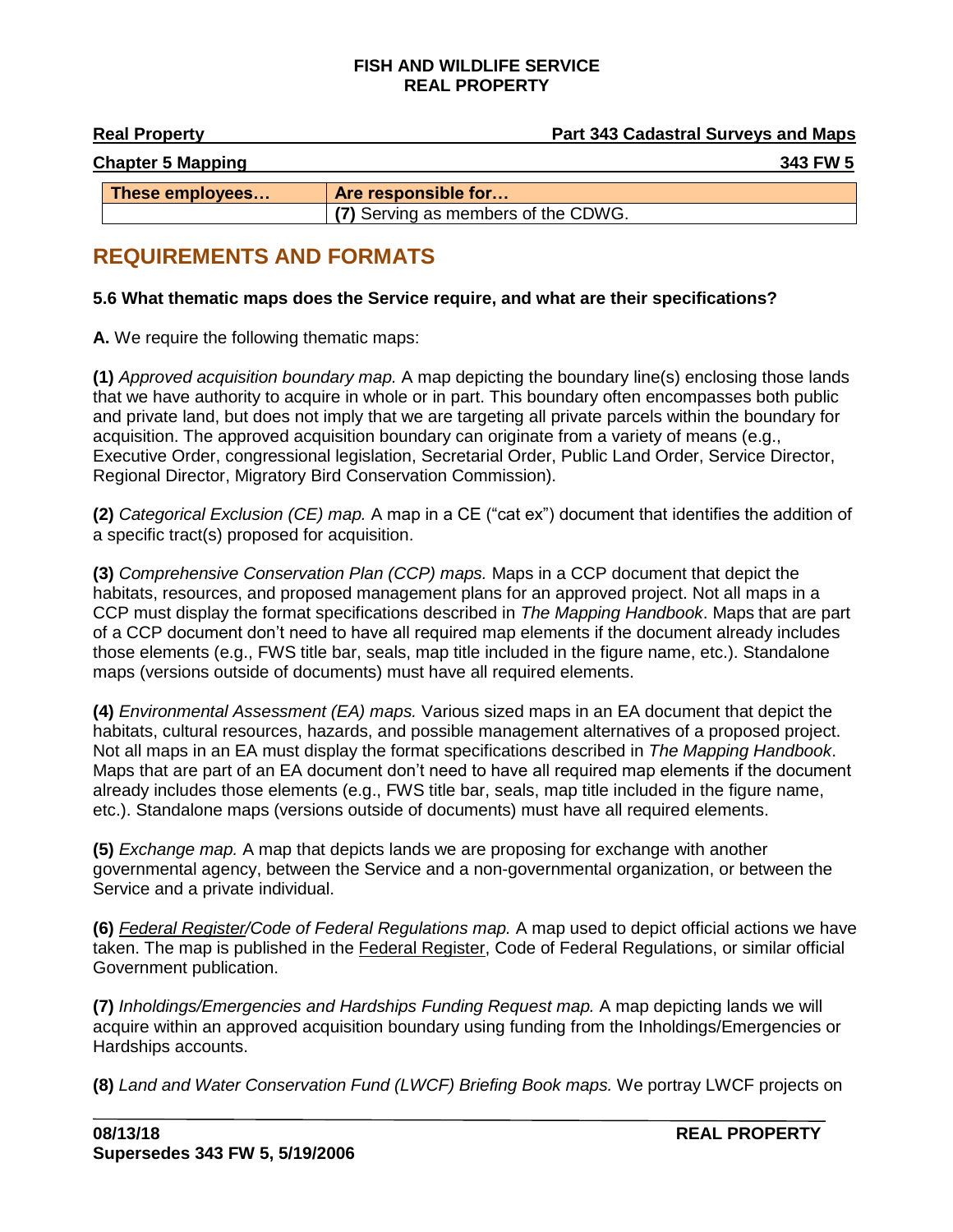#### **SH AND WILDLIFE SERVICE REAL PROPERTY**

## **Real Property Part 343 Cadastral Surveys and Maps**

# **Chapter 5 Mapping 343 FW 5**

maps and describe them in detail in a briefing statement. The maps must accurately reflect the content of the briefing statement, so it is important that the cartographer coordinate with the appropriate Realty Specialist. The maps must also reflect a boundary within which we may acquire lands using the LWCF.

**(9)** *Land Protection Plan (LPP) maps.* There are various sized maps in an LPP document. We use these maps to inform the public about the lands proposed for acquisition.

**(a)** LPP maps include:

**(i)** A contextual map indicating where the project lies in the larger landscape,

**(ii)** A detailed map indicating the proposed acquisition boundary and key conservation features, and

**(iii)** One or more maps that prioritize land acquisition.

**(b)** We identify the subject lands with tract boundaries and numbers. Not all maps in an LPP must display the format specifications described in *The Mapping Handbook*. Maps that are part of an LPP document don't need to have all required map elements if the document already includes those elements (e.g., FWS title bar, seals, map title included in the figure name, etc.). Standalone maps (versions outside of documents) must have all required elements.

**(10)** *Land Protection Strategy (LPS) map.* A map in an LPS document depicting the study area with vicinity maps identifying the location of the proposal in the context of the larger landscape, including the project's contribution to the conservation estate. Not all maps in an LPS document must display the format specifications described in *The Mapping Handbook*. Maps that are part of an LPS document don't need to have all required map elements if the document already includes those elements (e.g., FWS title bar, seals, map title included in the figure name, etc.). Standalone maps (versions outside of documents) must have all required elements."

**(11)** *Location map.* A small-scale map, usually shown in the form of an inset depicting the location of the subject area within a larger geographic area.

**(12)** *Migratory Bird Conservation Commission (MBCC) maps.* A map used to graphically depict projects submitted for approval at MBCC meetings in Washington, D.C. Acquisitions can only occur within the MBCC-approved boundary or the boundary that they will approve. The scale of the maps must be adequate to depict all necessary detail.

**(13)** *Ownership map.* A map depicting inholdings (parcels within the approved acquisition boundary for which we have yet to acquire an interest) that may be identified by tract boundary and tract number in addition to the information found on a status map. Ownership maps contain information that may be confidential and not suitable for disclosure to the public.

**(14)** *Specially Legislated Area map.* A map depicting a conservation area or unit of the NWRS created by special legislation or is included for or within a specially legislated area.